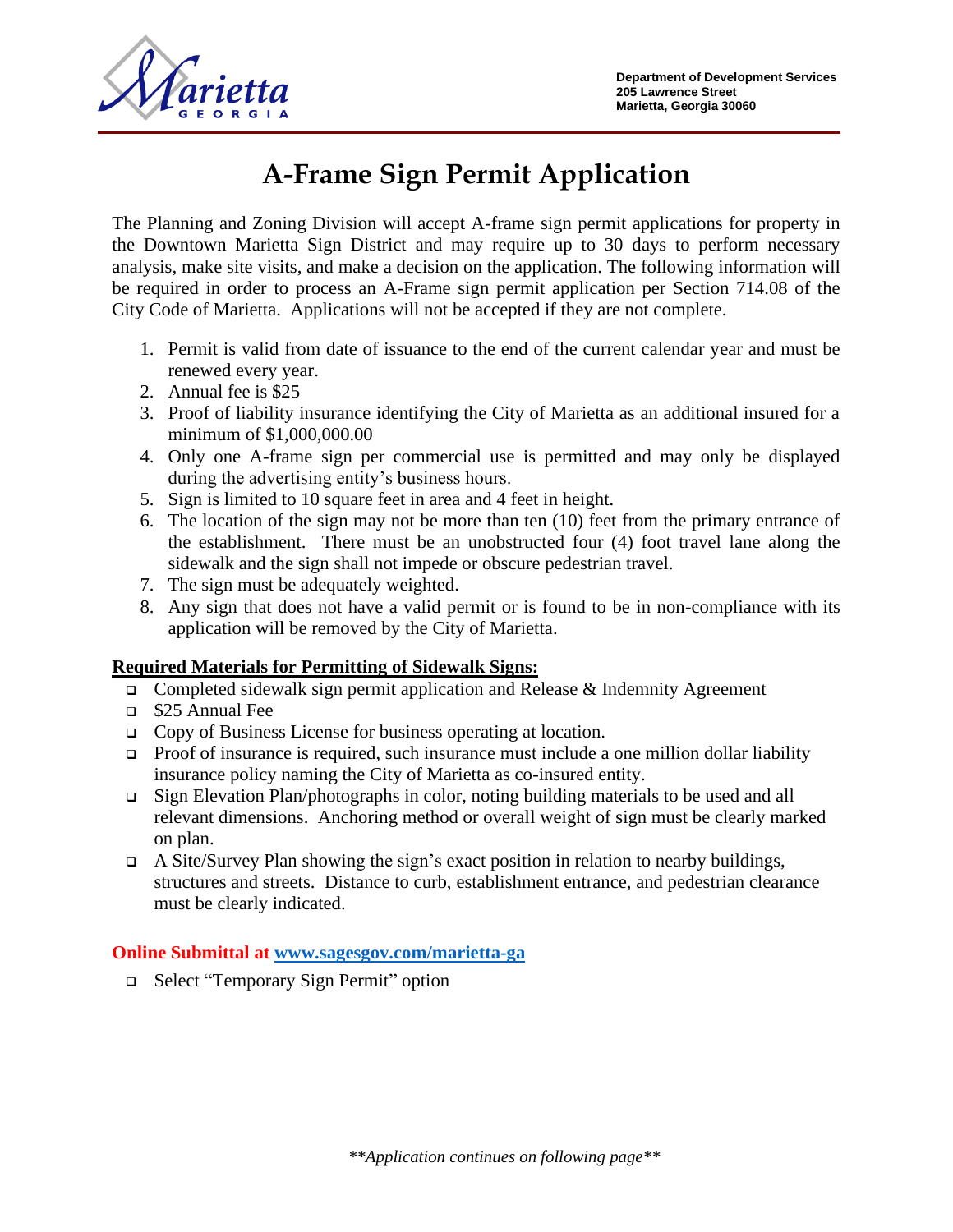

| <b>A-Frame Sign Permit Application</b>                    |  |
|-----------------------------------------------------------|--|
| <b>PART ONE: GENERAL INFORMATION</b>                      |  |
|                                                           |  |
|                                                           |  |
| Phone: $\qquad \qquad$                                    |  |
| Name of Property Owner                                    |  |
|                                                           |  |
| Phone: $\frac{1}{\sqrt{1-\frac{1}{2}} \cdot \frac{1}{2}}$ |  |
|                                                           |  |
|                                                           |  |
| Phone: $\frac{1}{\sqrt{1-\frac{1}{2}} \cdot \frac{1}{2}}$ |  |

## Square footage of sign face (*copy area*) sq.ft. Height of sign structure ft. Distance from sign to entrance of establishment ft.

### **ACKNOWLEDGEMENT**

I, ,

(*Applicant's Name*)

hereby affirm that the information supplied on this application is correct and if found to be incorrect that any permit issued pursuant to this application may be void. I further affirm that I will comply fully with the provisions of the sign code and any variances granted for the sign permits issued pursuant to the information contained in this application. I fully understand that the City Manager or designee is authorized to remove the sign without prior notice and without cause and within the sole discretion of the City of Marietta.

(*Applicant's Signature*) (*Date*)

*\*\*Application continues on following page\*\**